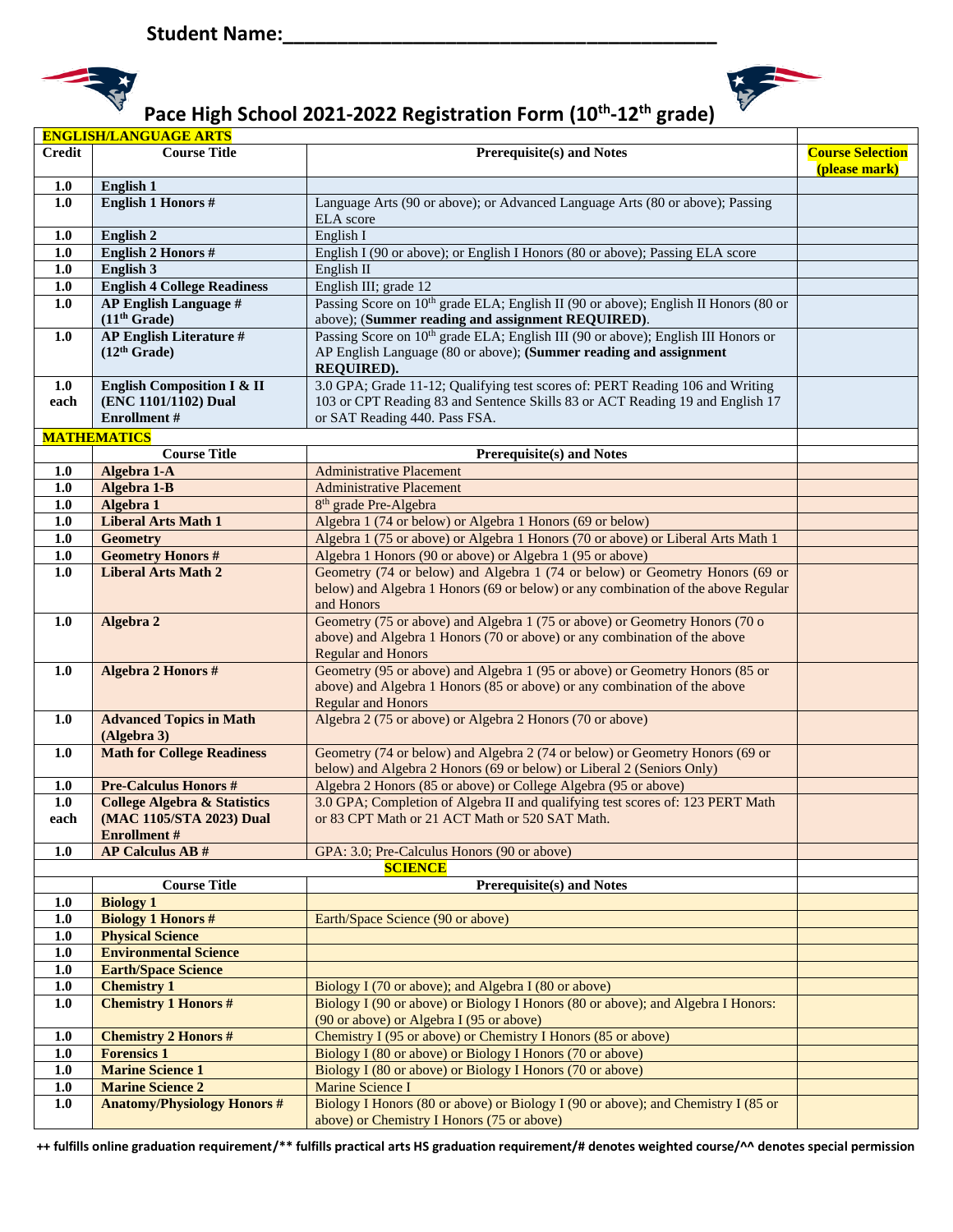



| 1.0        | <b>Physics 1 Honors #</b>                              | Precalculus (80 or above) and Chemistry I (90 or above) or Chemistry I Honors (80                                                                                |  |  |
|------------|--------------------------------------------------------|------------------------------------------------------------------------------------------------------------------------------------------------------------------|--|--|
|            |                                                        | or above)                                                                                                                                                        |  |  |
| 1.0        | <b>AP Physics 1#</b>                                   | GPA: 3.0; Physics Honors (85 or above) and Precalculus (85 or above)                                                                                             |  |  |
| 1.0        | <b>AP Environmental Science #</b>                      | GPA: 3.0; Biology I (90 or above) or Biology I Honors (80 or above)                                                                                              |  |  |
| 1.0        | <b>Biotechnology 1</b>                                 | GPA: 2.75 Biology I (85 or above) or Biology I Honors (75 or above)                                                                                              |  |  |
| $1.0$      | <b>Biotechnology 2#</b>                                | Biotechnology I (80 or above) Industry Certification as Research Lab Technician                                                                                  |  |  |
|            | <b>SOCIAL STUDIES</b>                                  |                                                                                                                                                                  |  |  |
|            | <b>Course Title</b>                                    | <b>Prerequisite(s) and Notes</b>                                                                                                                                 |  |  |
| 1.0        | <b>World History</b>                                   |                                                                                                                                                                  |  |  |
| 1.0        | <b>World History Honors #</b>                          | Language Arts (90 or above) or Advanced Language Arts (85 or above); or English<br>I (90 or above); or English I Honors (85 or above) and Passing FSA/ELA scores |  |  |
|            |                                                        |                                                                                                                                                                  |  |  |
| 1.0        | <b>AP World History #</b>                              | English I (90 or above) or English I Honors (85 or above) and Passing FSA/ELA                                                                                    |  |  |
|            |                                                        | scores                                                                                                                                                           |  |  |
| 1.0        | <b>U.S. History</b>                                    | Must have taken World History                                                                                                                                    |  |  |
| 1.0        | <b>U.S. History Honors #</b>                           | English I (90 or above); or English I Honors (85 or above) or English II (90 or                                                                                  |  |  |
|            |                                                        | above) or English II Honors (85 or above) and Passing FSA/ELA scores                                                                                             |  |  |
| 0.5/0.5    | <b>U.S. Government/Economics</b>                       | Must have taken U.S. History                                                                                                                                     |  |  |
|            | with Financial Literacy                                |                                                                                                                                                                  |  |  |
| 0.5/0.5    | <b>U.S. Government Honors</b>                          | English II (90 or above) or English II Honors (85 or above) or English III (90 or                                                                                |  |  |
|            | #/Economics with Financial<br><b>Literacy Honors #</b> | above) or AP Language (85 or above) and Passing FSA/ELA scores                                                                                                   |  |  |
| 0.5/0.5    | AP U.S. Government &                                   | GPA: 3.0; English II (90 or above) or English II Honors (85 or above) or English III                                                                             |  |  |
|            | <b>Politics/Economics with</b>                         | (90 or above) or AP Language (85 or above) and Passing FSA/ELA scores                                                                                            |  |  |
|            | <b>Financial Literacy Honors #</b>                     |                                                                                                                                                                  |  |  |
|            |                                                        |                                                                                                                                                                  |  |  |
|            |                                                        |                                                                                                                                                                  |  |  |
|            |                                                        |                                                                                                                                                                  |  |  |
|            |                                                        |                                                                                                                                                                  |  |  |
|            |                                                        |                                                                                                                                                                  |  |  |
|            |                                                        |                                                                                                                                                                  |  |  |
|            | <b>Course Title</b>                                    | <b>CAREER AND TECHNICAL EDUCATION (INDUSTRY CERTIFICATION EXAM CLASSES)</b>                                                                                      |  |  |
| 1.0        | <b>Digital Information Technology</b>                  | <b>Prerequisite(s) and Notes</b><br>Industry Certification in Microsoft Products and counts as an online credit for                                              |  |  |
|            |                                                        | graduation                                                                                                                                                       |  |  |
| 1.0        | Digital Design 1 **                                    | Must have completed Digital Information Technology; Industry Certification in                                                                                    |  |  |
|            | (Yearbook and Non-Yearbook)                            | Adobe Photoshop                                                                                                                                                  |  |  |
| 1.0        | Digital Design 2 #**                                   | 3.0 GPA; Digital Design I (85 or above) Industry Certification in Adobe Suite:                                                                                   |  |  |
|            |                                                        | Photoshop, Illustrator, InDesign, etc.) Must have completed Digital Information                                                                                  |  |  |
|            |                                                        | Technology                                                                                                                                                       |  |  |
| 1.0        | Digital Design 3#**                                    | Approval by Career and Technical Teacher                                                                                                                         |  |  |
| 1.0        | Digital Design 4 #**                                   | Approval by Career and Technical Teacher                                                                                                                         |  |  |
| 1.0<br>1.0 | Digital Design 5 # **                                  | Approval by Career and Technical Teacher                                                                                                                         |  |  |
|            | <b>Digital Media/Multimedia</b><br>Foundations 1 ^^**  | Approval by ITV teacher $(1st$ year)                                                                                                                             |  |  |
| 1.0        | <b>Digital Media/Multimedia</b>                        | Approval by ITV teacher (2 <sup>nd</sup> year)                                                                                                                   |  |  |
|            | Foundations 2 ^^**                                     |                                                                                                                                                                  |  |  |
| 1.0        | <b>Digital Media/Multimedia</b>                        | Approval by ITV teacher (3rd year)                                                                                                                               |  |  |
|            | Foundations 3 ^^**                                     |                                                                                                                                                                  |  |  |
| 1.0        | Digital Media/Multimedia                               | Approval by ITV teacher (4 <sup>th</sup> year)                                                                                                                   |  |  |
|            | Foundations 4 ^^**                                     |                                                                                                                                                                  |  |  |
| 1.0        | <b>TV Production Tech 1 ^^**</b>                       | Approval by ITV teacher (1 <sup>st</sup> year)                                                                                                                   |  |  |
| 1.0        | TV Production Tech 2 ^^**                              | Approval by ITV teacher $(2nd$ year)                                                                                                                             |  |  |
| 1.0        | <b>TV Production Tech 3 ^^**</b>                       | Approval by ITV teacher (3rd year)                                                                                                                               |  |  |
| 1.0<br>1.0 | TV Production Tech 4 ^^**<br>Journalism (Yearbook)**   | Approval by ITV teacher (4 <sup>th</sup> year)                                                                                                                   |  |  |
| 1.0        | <b>Foundations of Web Design</b>                       | <b>Approval by Yearbook Sponsor</b><br>Geometry (90 or above) or Geometry Honors (80 or above)                                                                   |  |  |
|            |                                                        | App Development with SWIFT certification (Apple) and/or JAVA programming                                                                                         |  |  |
| 1.0        | <b>CSIT Foundations</b>                                | 1st Year: Computer Science/Cyber Security and Information Technology                                                                                             |  |  |
| $1.0$      | <b>CSIT Systems Essentials**</b>                       | 2 <sup>nd</sup> Year: Computer Science/Cyber Security and Information Technology<br>Foundations (70 or above)                                                    |  |  |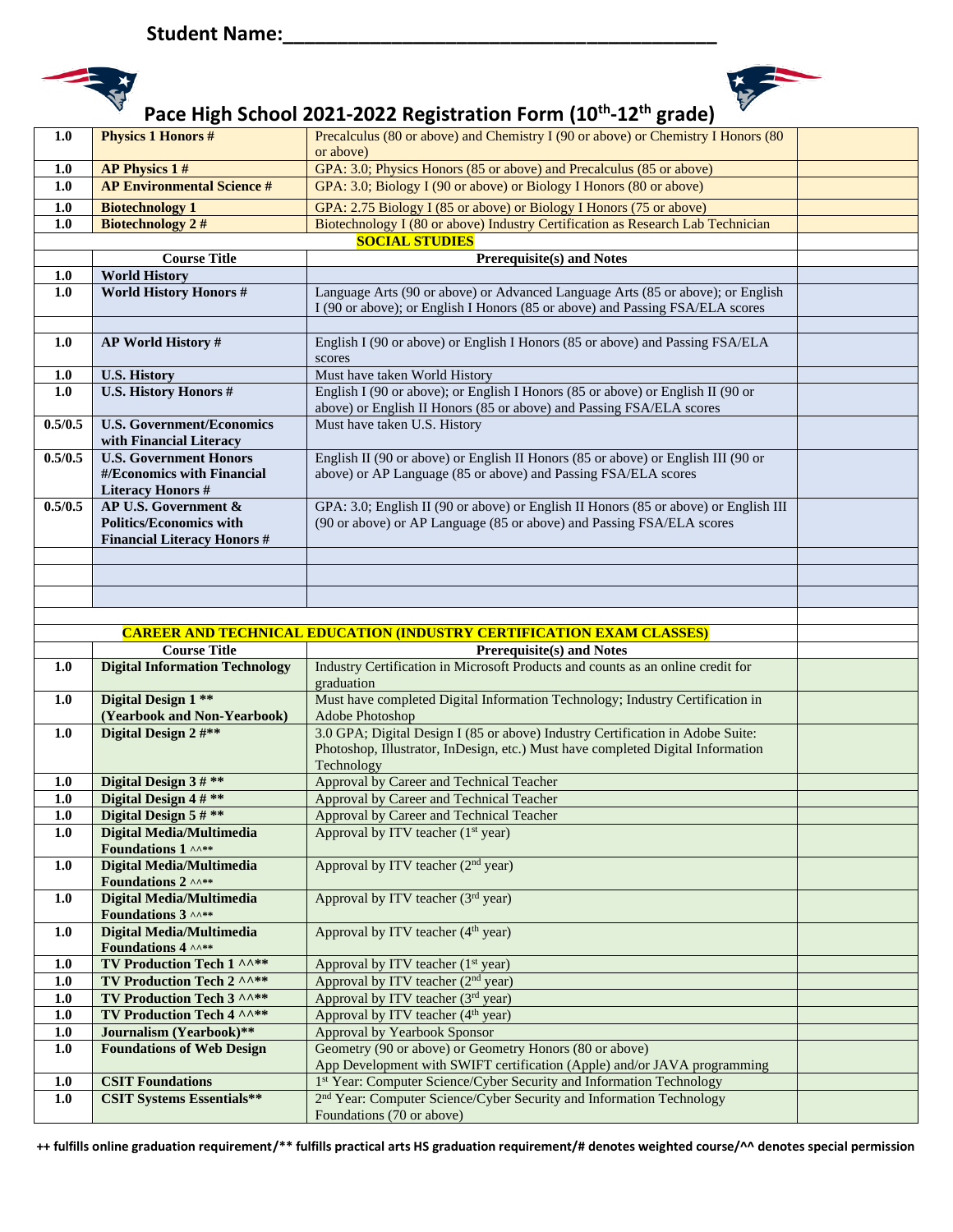



| 1.0              | 3rd Year: Computer Science/Cyber Security and Information Technology Essentials<br><b>CSIT Network Systems Config</b> |                                                                                                                                             |  |
|------------------|-----------------------------------------------------------------------------------------------------------------------|---------------------------------------------------------------------------------------------------------------------------------------------|--|
|                  | (70 or above)                                                                                                         |                                                                                                                                             |  |
| 1.0              | <b>Biotechnology 3#</b>                                                                                               | Biotechnology II (90 or above) with Research Lab Technician Certification and                                                               |  |
|                  |                                                                                                                       | <b>Teacher Approval</b>                                                                                                                     |  |
| 1.0<br>1.0       | <b>Culinary Arts 1</b><br><b>Food Preparation</b>                                                                     | Industry Certification in Restaurant ServSafe Certification<br>Locklin Career Dual Enrollment Class for Culinary Arts I - GPA 3.0 (Max: 60) |  |
|                  |                                                                                                                       | spots)                                                                                                                                      |  |
|                  |                                                                                                                       | Industry Certification in Restaurant ServSafe Certification (only for Juniors and                                                           |  |
|                  |                                                                                                                       | Seniors who have enrolled in this course the previous year)                                                                                 |  |
| 1.0              | <b>Culinary Arts 2 **</b><br>Culinary Arts 1; Passed ServSafe Certification                                           |                                                                                                                                             |  |
|                  | <b>BUSINESS EDUCATION</b>                                                                                             |                                                                                                                                             |  |
| 1.0              | <b>Personal Financial Planning #</b>                                                                                  | Must have completed Digital Information Technology                                                                                          |  |
| $\overline{1.0}$ | <b>Diversified Career Technology</b>                                                                                  | Grades 10-12; Must be enrolled in or taken before participation in OJT release from                                                         |  |
|                  | Principles ^^                                                                                                         | campus class.                                                                                                                               |  |
| 1.0              | <b>Diversified Career Technology -</b>                                                                                | Must also be enrolled in DCT Principles (1 OJT release class) or taken DCT                                                                  |  |
|                  |                                                                                                                       | OJT ^^<br>Principles (2 OJT release classes)                                                                                                |  |
|                  |                                                                                                                       | <b>VISUAL ARTS ACADEMY</b>                                                                                                                  |  |
| 1.0<br>1.0       | 2D Art 1 **<br>$2D$ Art $2**$                                                                                         | 2D Art 1 (80 or above) or Approval by Art Teacher                                                                                           |  |
| 1.0              | 2D Art 3 Honors ** #                                                                                                  | 2D Art 2 (80 or above) or Approval by Art Teacher                                                                                           |  |
| 1.0              | <b>2D Portfolio Development</b>                                                                                       | 2D Art 3 Honors (80 or above)                                                                                                               |  |
|                  | Honors ** #                                                                                                           |                                                                                                                                             |  |
| 1.0              | <b>Creative Photography I** ^^</b>                                                                                    | 2D Art 1 (80 or above) or Approval by Art Teacher                                                                                           |  |
| 1.0              | <b>Ceramics and Pottery 1 **</b>                                                                                      |                                                                                                                                             |  |
| 1.0              | <b>Ceramics and Pottery 2 ** #</b>                                                                                    | <b>Approval by Art Teacher</b>                                                                                                              |  |
| 1.0              | <b>3D Portfolio Development</b>                                                                                       | 3D Art 3 or Ceramics and Pottery 2 (80 or above)                                                                                            |  |
|                  | Honors ** #                                                                                                           |                                                                                                                                             |  |
| 1.0              | AP 2D Design ** #                                                                                                     | 2D Art 3 (80 or above) or Approval by AP Art Teacher                                                                                        |  |
| 1.0              | AP 3D Design ** #                                                                                                     | 3D Art 3 (80 or above) or Approval by AP Art Teacher                                                                                        |  |
| 1.0              | <b>AP Drawing</b> ** $#$                                                                                              | 2D Art 3 (80 or above) or Approval by AP Art Teacher                                                                                        |  |
|                  |                                                                                                                       | <b>INSTRUMENTAL ARTS</b>                                                                                                                    |  |
|                  |                                                                                                                       |                                                                                                                                             |  |
| 1.0              | Band $1**\wedge\wedge$                                                                                                | Approval by Band Director (1 <sup>st</sup> year)                                                                                            |  |
| 1.0              | Band $2$ **^^                                                                                                         | Approval by Band Director (2 <sup>nd</sup> year)                                                                                            |  |
| 1.0              | <b>Band 3 *****</b><br><b>Band 4 *****</b>                                                                            | Approval by Band Director (3rd year)<br>Approval by Band Director (4 <sup>th</sup> year)                                                    |  |
| 1.0<br>1.0       | Band 5 Honors ** # ^^                                                                                                 | Approval by Band Director (3rd year honors)                                                                                                 |  |
| 1.0              | <b>Band 6 Honors ** # ^^</b>                                                                                          | Approval by Band Director (4 <sup>th</sup> year honors)                                                                                     |  |
| 1.0              | Jazz Ensemble 1** ^^                                                                                                  | Approval by Band Director (1 <sup>st</sup> year)                                                                                            |  |
| 1.0              | Jazz Ensemble 2** ^^                                                                                                  | Approval by Band Director (2 <sup>nd</sup> year)                                                                                            |  |
| 1.0              | Jazz Ensemble 3 ** ^^                                                                                                 | Approval by Band Director (3rd year)                                                                                                        |  |
| $\overline{1.0}$ | Jazz Ensemble 4 Hon ** # ^^                                                                                           | Approval by Band Director (4 <sup>th</sup> year)                                                                                            |  |
| 1.0              | <b>Introduction to Music Theory **</b>                                                                                | Approval by Band Director                                                                                                                   |  |
|                  | ۸۸                                                                                                                    |                                                                                                                                             |  |
| 1.0              | AP Music Theory ** # ^^                                                                                               | Approval by Band Director                                                                                                                   |  |
| 1.0              | Eurhythmics 1 ** ^^                                                                                                   | Approval by Band Director (1 <sup>st</sup> year)                                                                                            |  |
| 1.0              | Eurhythmics $2$ ** ^^                                                                                                 | Approval by Band Director (2 <sup>nd</sup> year)                                                                                            |  |
| 1.0              | Eurhythmics $3$ ** ^^<br>Eurhythmics 4 ** ^^                                                                          | Approval by Band Director (3rd year)<br>Approval by Band Director (4 <sup>th</sup> year)                                                    |  |
| 1.0<br>1.0       | Chorus 1 ** ^^                                                                                                        | Approval by Choir Director (1 <sup>st</sup> year)                                                                                           |  |
| $1.0$            | Chorus $2$ ** ^^                                                                                                      | Approval by Choir Director (2 <sup>nd</sup> year)                                                                                           |  |
| 1.0              | Chorus $3$ ** ^^                                                                                                      | Approval by Choir Director (3rd year)                                                                                                       |  |
| 1.0              | Chorus $4** \wedge$                                                                                                   | Approval by Choir Director (4 <sup>th</sup> year)                                                                                           |  |
|                  |                                                                                                                       | <b>THEATRICAL ARTS</b>                                                                                                                      |  |
| 1.0              | <b>Introduction to Theatre 1 **</b>                                                                                   |                                                                                                                                             |  |
| $1.0$            | Acting $1***\wedge\wedge$                                                                                             | <b>Approval from Drama Instructor</b>                                                                                                       |  |
| 1.0              | Acting $2$ ** ^^                                                                                                      | <b>Approval from Drama Instructor</b>                                                                                                       |  |
| $1.0$            | Acting $3$ ** ^^                                                                                                      | <b>Approval from Drama Instructor</b>                                                                                                       |  |
|                  |                                                                                                                       |                                                                                                                                             |  |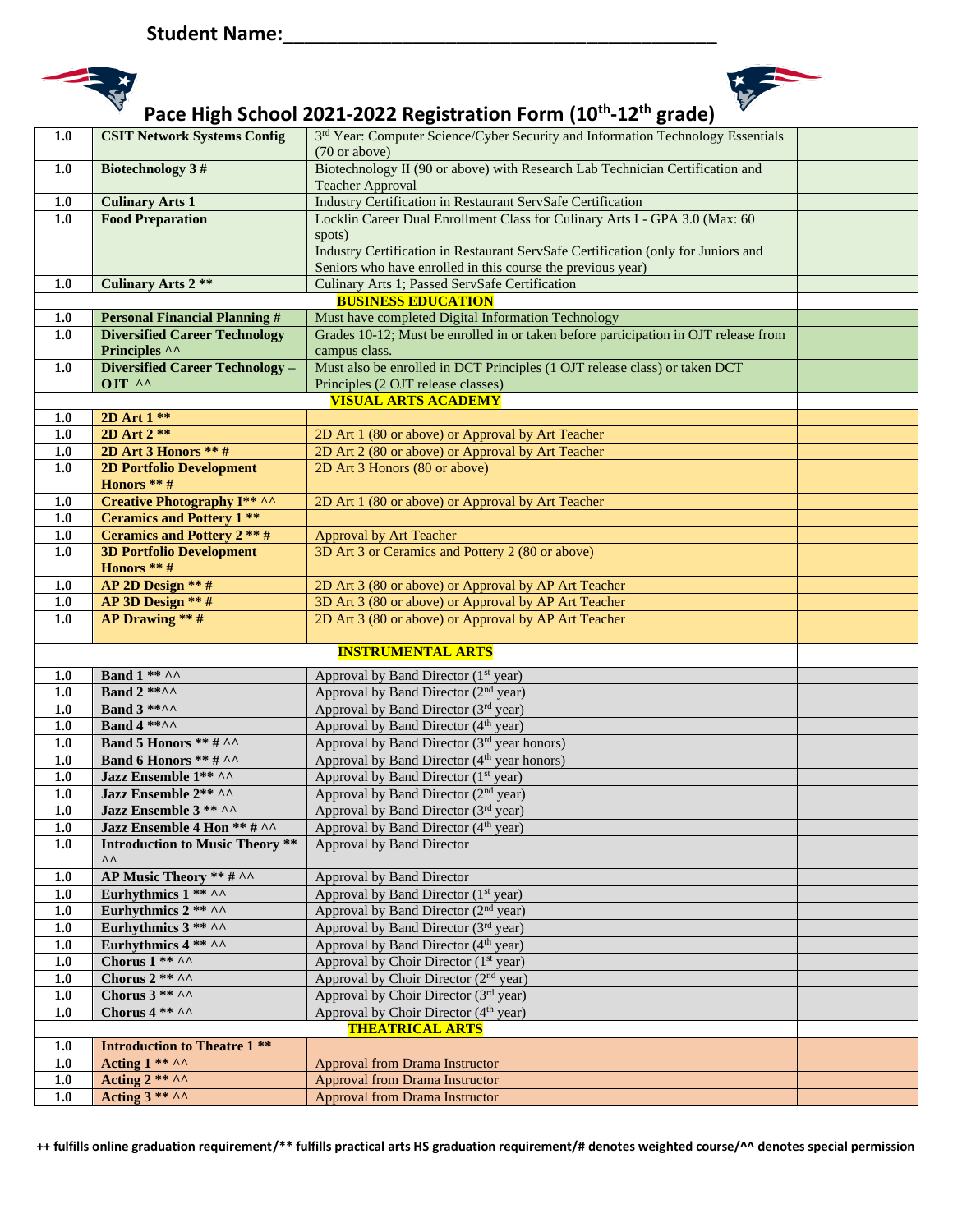



| <b>Technical Theatre: Design and</b><br>1.0<br><b>Approval from Drama Instructor</b><br>Production 2 ** ^^<br><b>Technical Theatre: Design and</b><br><b>Approval from Drama Instructor</b><br>1.0<br>Production 3 Honors ** # ^^<br>Musical Theatre 1 ** ^^<br>1.0<br>Approval from Choir and/or Drama Instructor and enrollment in Choir or Drama.<br><b>Musical Theatre 2 ** ^^</b><br>Approval from Choir and/or Drama Instructor and enrollment in Choir or Drama.<br>1.0<br>Theatre Improvisation**^^<br>1.0<br>Introduction to Theatre and Approval from Drama Instructor<br><b>PHYSICAL EDUCATION</b><br>HOPE - PE<br>$1.0$<br>Graduation Requirement on 24 credit plan<br>0.5/0.5<br><b>Team Sports 1/Team Sports 2</b><br>0.5/0.5<br><b>Weight Train 1/Weight Train 2</b><br>Students will be placed in the appropriate weightlifting class that have been<br><b>Weight Train 3/Power Weight</b><br>approved by the teacher. Lists will be provided by the teacher to the guidance<br><b>Indiv/Dual 1/Indiv/Dual 2</b><br>office for placement.<br><b>NAVY JUNIOR ROTC</b><br><b>Course Title</b><br><b>Prerequisite(s) and Notes</b><br>Naval Science 1 (1st year)<br>1.0<br>Naval Science 2 (2 <sup>nd</sup> year)<br>1.0<br>Approval by ROTC instructor<br>Naval Science 3 (3rd year)<br>1.0<br>Approval by ROTC instructor<br>Naval Science 4 (4 <sup>th</sup> year)<br>Approval by ROTC instructor<br>1.0<br><b>FOREIGN LANGUAGE - College Preparatory Courses - Not a requirement for Graduation</b><br><b>Prerequisite(s) and Notes</b><br><b>Course Title</b><br>English I 90; English Honors: 80; if room permits for $9th$ and $10th$ grade students<br>Spanish 1<br>1.0<br>1.0<br><b>Spanish 2</b><br>Spanish I (70 or above)<br>Spanish 3 Honors # ^^<br>1.0<br><b>Spanish II and Teacher Approval</b><br>Spanish 4 Honors # ^^<br><b>Spanish III and Teacher Approval</b><br>1.0<br>AP Spanish Language # ^^<br><b>Teacher Approval</b><br>1.0<br><b>AP Spanish Literature # ^^</b><br>1.0<br><b>Teacher Approval</b><br><b>ELECTIVES</b><br><b>Course Title</b><br>Prerequisite(s) and Notes<br>Grades 11 <sup>th</sup> and 12 <sup>th</sup><br><b>Comprehensive Law</b><br>1.0<br>0.5/0.5<br><b>Holocaust/Contemporary</b><br><b>History</b><br><b>Music of the World</b><br>1.0<br>Counts as Fine Arts graduation requirement<br>Grades $10^{th}$ - $12^{th}$<br><b>Outdoor Education/Career</b><br>1.0<br><b>Research</b><br>1.0<br><b>AP Human Geography #</b><br>Language Arts (90 or above) or Advanced Language Arts (85 or above); or English<br>I (90 or above); or English I Honors (85 or above) and Passing FSA/ELA scores<br>(Social Studies Elective, does not count in Social Studies Graduation requirement)<br>GPA: 3.0; English II (90 or above) or English II Honors (85 or above) or English III<br><b>AP Psychology #</b><br>1.0<br>(90 or above) or AP Language (85 or above) and Passing FSA/ELA scores<br><b>AP Seminar#</b><br>Students who earn scores of 3 or higher in AP Seminar and AP Research and four<br>1.0<br>additional AP exams of their choosing receive the AP Capstone Diploma. <sup>TM</sup><br>(Seniors cannot achieve AP Capstone diploma, because of inaugural year)<br>AP Seminar required; Students who earn scores of 3 or higher in AP Seminar and<br><b>AP</b> Research #<br>1.0<br>AP Research and four additional AP exams of their choosing receive the AP<br>Capstone Diploma. <sup>™</sup><br>Any Honors or AP course (80 or above)<br>1.0<br><b>AP Art History #</b><br><b>AP Computer Science Principles</b><br>Algebra 2 (90 or above) or Algebra 2 Honors (80 or above); Counts as a Math credit<br>$1.0$<br>#<br><b>Psychology 1/Psychology 2</b><br>0.5/0.5<br>0.5/0.5<br><b>World Religions/Philosophy</b><br><b>Drivers Education/Critical</b><br>Driver's Education is classroom only; Classes taken together.<br>0.5/0.5<br><b>Thinking Skills</b><br>Lead Skills Develop (SGA) ^^<br>1.0<br>Approval by SGA sponsor (1 <sup>st</sup> year)<br>Approval by SGA sponsor (2 <sup>nd</sup> year)<br><b>Leadership Technique (SGA)</b><br>1.0<br>$\#$<br>1.0<br><b>Leadership Strategies (SGA)#</b><br>Approval by SGA sponsor (3rd year)<br>۸۸ | 1.0 | <b>Technical Theatre: Design and</b><br>Production 1 ** ^^ | <b>Approval from Drama Instructor</b> |  |
|-------------------------------------------------------------------------------------------------------------------------------------------------------------------------------------------------------------------------------------------------------------------------------------------------------------------------------------------------------------------------------------------------------------------------------------------------------------------------------------------------------------------------------------------------------------------------------------------------------------------------------------------------------------------------------------------------------------------------------------------------------------------------------------------------------------------------------------------------------------------------------------------------------------------------------------------------------------------------------------------------------------------------------------------------------------------------------------------------------------------------------------------------------------------------------------------------------------------------------------------------------------------------------------------------------------------------------------------------------------------------------------------------------------------------------------------------------------------------------------------------------------------------------------------------------------------------------------------------------------------------------------------------------------------------------------------------------------------------------------------------------------------------------------------------------------------------------------------------------------------------------------------------------------------------------------------------------------------------------------------------------------------------------------------------------------------------------------------------------------------------------------------------------------------------------------------------------------------------------------------------------------------------------------------------------------------------------------------------------------------------------------------------------------------------------------------------------------------------------------------------------------------------------------------------------------------------------------------------------------------------------------------------------------------------------------------------------------------------------------------------------------------------------------------------------------------------------------------------------------------------------------------------------------------------------------------------------------------------------------------------------------------------------------------------------------------------------------------------------------------------------------------------------------------------------------------------------------------------------------------------------------------------------------------------------------------------------------------------------------------------------------------------------------------------------------------------------------------------------------------------------------------------------------------------------------------------------------------------------------------------------------------------------------------------------------------------------------------------------------------------------------------------------------------------------------------------------------------------------------------------------------------------------------------------------------------------------------------------------------------------------------------------------------------------------------------------------------------------------------------------------------------------------------------------------------------------------------------------------------|-----|------------------------------------------------------------|---------------------------------------|--|
|                                                                                                                                                                                                                                                                                                                                                                                                                                                                                                                                                                                                                                                                                                                                                                                                                                                                                                                                                                                                                                                                                                                                                                                                                                                                                                                                                                                                                                                                                                                                                                                                                                                                                                                                                                                                                                                                                                                                                                                                                                                                                                                                                                                                                                                                                                                                                                                                                                                                                                                                                                                                                                                                                                                                                                                                                                                                                                                                                                                                                                                                                                                                                                                                                                                                                                                                                                                                                                                                                                                                                                                                                                                                                                                                                                                                                                                                                                                                                                                                                                                                                                                                                                                                                                     |     |                                                            |                                       |  |
|                                                                                                                                                                                                                                                                                                                                                                                                                                                                                                                                                                                                                                                                                                                                                                                                                                                                                                                                                                                                                                                                                                                                                                                                                                                                                                                                                                                                                                                                                                                                                                                                                                                                                                                                                                                                                                                                                                                                                                                                                                                                                                                                                                                                                                                                                                                                                                                                                                                                                                                                                                                                                                                                                                                                                                                                                                                                                                                                                                                                                                                                                                                                                                                                                                                                                                                                                                                                                                                                                                                                                                                                                                                                                                                                                                                                                                                                                                                                                                                                                                                                                                                                                                                                                                     |     |                                                            |                                       |  |
|                                                                                                                                                                                                                                                                                                                                                                                                                                                                                                                                                                                                                                                                                                                                                                                                                                                                                                                                                                                                                                                                                                                                                                                                                                                                                                                                                                                                                                                                                                                                                                                                                                                                                                                                                                                                                                                                                                                                                                                                                                                                                                                                                                                                                                                                                                                                                                                                                                                                                                                                                                                                                                                                                                                                                                                                                                                                                                                                                                                                                                                                                                                                                                                                                                                                                                                                                                                                                                                                                                                                                                                                                                                                                                                                                                                                                                                                                                                                                                                                                                                                                                                                                                                                                                     |     |                                                            |                                       |  |
|                                                                                                                                                                                                                                                                                                                                                                                                                                                                                                                                                                                                                                                                                                                                                                                                                                                                                                                                                                                                                                                                                                                                                                                                                                                                                                                                                                                                                                                                                                                                                                                                                                                                                                                                                                                                                                                                                                                                                                                                                                                                                                                                                                                                                                                                                                                                                                                                                                                                                                                                                                                                                                                                                                                                                                                                                                                                                                                                                                                                                                                                                                                                                                                                                                                                                                                                                                                                                                                                                                                                                                                                                                                                                                                                                                                                                                                                                                                                                                                                                                                                                                                                                                                                                                     |     |                                                            |                                       |  |
|                                                                                                                                                                                                                                                                                                                                                                                                                                                                                                                                                                                                                                                                                                                                                                                                                                                                                                                                                                                                                                                                                                                                                                                                                                                                                                                                                                                                                                                                                                                                                                                                                                                                                                                                                                                                                                                                                                                                                                                                                                                                                                                                                                                                                                                                                                                                                                                                                                                                                                                                                                                                                                                                                                                                                                                                                                                                                                                                                                                                                                                                                                                                                                                                                                                                                                                                                                                                                                                                                                                                                                                                                                                                                                                                                                                                                                                                                                                                                                                                                                                                                                                                                                                                                                     |     |                                                            |                                       |  |
|                                                                                                                                                                                                                                                                                                                                                                                                                                                                                                                                                                                                                                                                                                                                                                                                                                                                                                                                                                                                                                                                                                                                                                                                                                                                                                                                                                                                                                                                                                                                                                                                                                                                                                                                                                                                                                                                                                                                                                                                                                                                                                                                                                                                                                                                                                                                                                                                                                                                                                                                                                                                                                                                                                                                                                                                                                                                                                                                                                                                                                                                                                                                                                                                                                                                                                                                                                                                                                                                                                                                                                                                                                                                                                                                                                                                                                                                                                                                                                                                                                                                                                                                                                                                                                     |     |                                                            |                                       |  |
|                                                                                                                                                                                                                                                                                                                                                                                                                                                                                                                                                                                                                                                                                                                                                                                                                                                                                                                                                                                                                                                                                                                                                                                                                                                                                                                                                                                                                                                                                                                                                                                                                                                                                                                                                                                                                                                                                                                                                                                                                                                                                                                                                                                                                                                                                                                                                                                                                                                                                                                                                                                                                                                                                                                                                                                                                                                                                                                                                                                                                                                                                                                                                                                                                                                                                                                                                                                                                                                                                                                                                                                                                                                                                                                                                                                                                                                                                                                                                                                                                                                                                                                                                                                                                                     |     |                                                            |                                       |  |
|                                                                                                                                                                                                                                                                                                                                                                                                                                                                                                                                                                                                                                                                                                                                                                                                                                                                                                                                                                                                                                                                                                                                                                                                                                                                                                                                                                                                                                                                                                                                                                                                                                                                                                                                                                                                                                                                                                                                                                                                                                                                                                                                                                                                                                                                                                                                                                                                                                                                                                                                                                                                                                                                                                                                                                                                                                                                                                                                                                                                                                                                                                                                                                                                                                                                                                                                                                                                                                                                                                                                                                                                                                                                                                                                                                                                                                                                                                                                                                                                                                                                                                                                                                                                                                     |     |                                                            |                                       |  |
|                                                                                                                                                                                                                                                                                                                                                                                                                                                                                                                                                                                                                                                                                                                                                                                                                                                                                                                                                                                                                                                                                                                                                                                                                                                                                                                                                                                                                                                                                                                                                                                                                                                                                                                                                                                                                                                                                                                                                                                                                                                                                                                                                                                                                                                                                                                                                                                                                                                                                                                                                                                                                                                                                                                                                                                                                                                                                                                                                                                                                                                                                                                                                                                                                                                                                                                                                                                                                                                                                                                                                                                                                                                                                                                                                                                                                                                                                                                                                                                                                                                                                                                                                                                                                                     |     |                                                            |                                       |  |
|                                                                                                                                                                                                                                                                                                                                                                                                                                                                                                                                                                                                                                                                                                                                                                                                                                                                                                                                                                                                                                                                                                                                                                                                                                                                                                                                                                                                                                                                                                                                                                                                                                                                                                                                                                                                                                                                                                                                                                                                                                                                                                                                                                                                                                                                                                                                                                                                                                                                                                                                                                                                                                                                                                                                                                                                                                                                                                                                                                                                                                                                                                                                                                                                                                                                                                                                                                                                                                                                                                                                                                                                                                                                                                                                                                                                                                                                                                                                                                                                                                                                                                                                                                                                                                     |     |                                                            |                                       |  |
|                                                                                                                                                                                                                                                                                                                                                                                                                                                                                                                                                                                                                                                                                                                                                                                                                                                                                                                                                                                                                                                                                                                                                                                                                                                                                                                                                                                                                                                                                                                                                                                                                                                                                                                                                                                                                                                                                                                                                                                                                                                                                                                                                                                                                                                                                                                                                                                                                                                                                                                                                                                                                                                                                                                                                                                                                                                                                                                                                                                                                                                                                                                                                                                                                                                                                                                                                                                                                                                                                                                                                                                                                                                                                                                                                                                                                                                                                                                                                                                                                                                                                                                                                                                                                                     |     |                                                            |                                       |  |
|                                                                                                                                                                                                                                                                                                                                                                                                                                                                                                                                                                                                                                                                                                                                                                                                                                                                                                                                                                                                                                                                                                                                                                                                                                                                                                                                                                                                                                                                                                                                                                                                                                                                                                                                                                                                                                                                                                                                                                                                                                                                                                                                                                                                                                                                                                                                                                                                                                                                                                                                                                                                                                                                                                                                                                                                                                                                                                                                                                                                                                                                                                                                                                                                                                                                                                                                                                                                                                                                                                                                                                                                                                                                                                                                                                                                                                                                                                                                                                                                                                                                                                                                                                                                                                     |     |                                                            |                                       |  |
|                                                                                                                                                                                                                                                                                                                                                                                                                                                                                                                                                                                                                                                                                                                                                                                                                                                                                                                                                                                                                                                                                                                                                                                                                                                                                                                                                                                                                                                                                                                                                                                                                                                                                                                                                                                                                                                                                                                                                                                                                                                                                                                                                                                                                                                                                                                                                                                                                                                                                                                                                                                                                                                                                                                                                                                                                                                                                                                                                                                                                                                                                                                                                                                                                                                                                                                                                                                                                                                                                                                                                                                                                                                                                                                                                                                                                                                                                                                                                                                                                                                                                                                                                                                                                                     |     |                                                            |                                       |  |
|                                                                                                                                                                                                                                                                                                                                                                                                                                                                                                                                                                                                                                                                                                                                                                                                                                                                                                                                                                                                                                                                                                                                                                                                                                                                                                                                                                                                                                                                                                                                                                                                                                                                                                                                                                                                                                                                                                                                                                                                                                                                                                                                                                                                                                                                                                                                                                                                                                                                                                                                                                                                                                                                                                                                                                                                                                                                                                                                                                                                                                                                                                                                                                                                                                                                                                                                                                                                                                                                                                                                                                                                                                                                                                                                                                                                                                                                                                                                                                                                                                                                                                                                                                                                                                     |     |                                                            |                                       |  |
|                                                                                                                                                                                                                                                                                                                                                                                                                                                                                                                                                                                                                                                                                                                                                                                                                                                                                                                                                                                                                                                                                                                                                                                                                                                                                                                                                                                                                                                                                                                                                                                                                                                                                                                                                                                                                                                                                                                                                                                                                                                                                                                                                                                                                                                                                                                                                                                                                                                                                                                                                                                                                                                                                                                                                                                                                                                                                                                                                                                                                                                                                                                                                                                                                                                                                                                                                                                                                                                                                                                                                                                                                                                                                                                                                                                                                                                                                                                                                                                                                                                                                                                                                                                                                                     |     |                                                            |                                       |  |
|                                                                                                                                                                                                                                                                                                                                                                                                                                                                                                                                                                                                                                                                                                                                                                                                                                                                                                                                                                                                                                                                                                                                                                                                                                                                                                                                                                                                                                                                                                                                                                                                                                                                                                                                                                                                                                                                                                                                                                                                                                                                                                                                                                                                                                                                                                                                                                                                                                                                                                                                                                                                                                                                                                                                                                                                                                                                                                                                                                                                                                                                                                                                                                                                                                                                                                                                                                                                                                                                                                                                                                                                                                                                                                                                                                                                                                                                                                                                                                                                                                                                                                                                                                                                                                     |     |                                                            |                                       |  |
|                                                                                                                                                                                                                                                                                                                                                                                                                                                                                                                                                                                                                                                                                                                                                                                                                                                                                                                                                                                                                                                                                                                                                                                                                                                                                                                                                                                                                                                                                                                                                                                                                                                                                                                                                                                                                                                                                                                                                                                                                                                                                                                                                                                                                                                                                                                                                                                                                                                                                                                                                                                                                                                                                                                                                                                                                                                                                                                                                                                                                                                                                                                                                                                                                                                                                                                                                                                                                                                                                                                                                                                                                                                                                                                                                                                                                                                                                                                                                                                                                                                                                                                                                                                                                                     |     |                                                            |                                       |  |
|                                                                                                                                                                                                                                                                                                                                                                                                                                                                                                                                                                                                                                                                                                                                                                                                                                                                                                                                                                                                                                                                                                                                                                                                                                                                                                                                                                                                                                                                                                                                                                                                                                                                                                                                                                                                                                                                                                                                                                                                                                                                                                                                                                                                                                                                                                                                                                                                                                                                                                                                                                                                                                                                                                                                                                                                                                                                                                                                                                                                                                                                                                                                                                                                                                                                                                                                                                                                                                                                                                                                                                                                                                                                                                                                                                                                                                                                                                                                                                                                                                                                                                                                                                                                                                     |     |                                                            |                                       |  |
|                                                                                                                                                                                                                                                                                                                                                                                                                                                                                                                                                                                                                                                                                                                                                                                                                                                                                                                                                                                                                                                                                                                                                                                                                                                                                                                                                                                                                                                                                                                                                                                                                                                                                                                                                                                                                                                                                                                                                                                                                                                                                                                                                                                                                                                                                                                                                                                                                                                                                                                                                                                                                                                                                                                                                                                                                                                                                                                                                                                                                                                                                                                                                                                                                                                                                                                                                                                                                                                                                                                                                                                                                                                                                                                                                                                                                                                                                                                                                                                                                                                                                                                                                                                                                                     |     |                                                            |                                       |  |
|                                                                                                                                                                                                                                                                                                                                                                                                                                                                                                                                                                                                                                                                                                                                                                                                                                                                                                                                                                                                                                                                                                                                                                                                                                                                                                                                                                                                                                                                                                                                                                                                                                                                                                                                                                                                                                                                                                                                                                                                                                                                                                                                                                                                                                                                                                                                                                                                                                                                                                                                                                                                                                                                                                                                                                                                                                                                                                                                                                                                                                                                                                                                                                                                                                                                                                                                                                                                                                                                                                                                                                                                                                                                                                                                                                                                                                                                                                                                                                                                                                                                                                                                                                                                                                     |     |                                                            |                                       |  |
|                                                                                                                                                                                                                                                                                                                                                                                                                                                                                                                                                                                                                                                                                                                                                                                                                                                                                                                                                                                                                                                                                                                                                                                                                                                                                                                                                                                                                                                                                                                                                                                                                                                                                                                                                                                                                                                                                                                                                                                                                                                                                                                                                                                                                                                                                                                                                                                                                                                                                                                                                                                                                                                                                                                                                                                                                                                                                                                                                                                                                                                                                                                                                                                                                                                                                                                                                                                                                                                                                                                                                                                                                                                                                                                                                                                                                                                                                                                                                                                                                                                                                                                                                                                                                                     |     |                                                            |                                       |  |
|                                                                                                                                                                                                                                                                                                                                                                                                                                                                                                                                                                                                                                                                                                                                                                                                                                                                                                                                                                                                                                                                                                                                                                                                                                                                                                                                                                                                                                                                                                                                                                                                                                                                                                                                                                                                                                                                                                                                                                                                                                                                                                                                                                                                                                                                                                                                                                                                                                                                                                                                                                                                                                                                                                                                                                                                                                                                                                                                                                                                                                                                                                                                                                                                                                                                                                                                                                                                                                                                                                                                                                                                                                                                                                                                                                                                                                                                                                                                                                                                                                                                                                                                                                                                                                     |     |                                                            |                                       |  |
|                                                                                                                                                                                                                                                                                                                                                                                                                                                                                                                                                                                                                                                                                                                                                                                                                                                                                                                                                                                                                                                                                                                                                                                                                                                                                                                                                                                                                                                                                                                                                                                                                                                                                                                                                                                                                                                                                                                                                                                                                                                                                                                                                                                                                                                                                                                                                                                                                                                                                                                                                                                                                                                                                                                                                                                                                                                                                                                                                                                                                                                                                                                                                                                                                                                                                                                                                                                                                                                                                                                                                                                                                                                                                                                                                                                                                                                                                                                                                                                                                                                                                                                                                                                                                                     |     |                                                            |                                       |  |
|                                                                                                                                                                                                                                                                                                                                                                                                                                                                                                                                                                                                                                                                                                                                                                                                                                                                                                                                                                                                                                                                                                                                                                                                                                                                                                                                                                                                                                                                                                                                                                                                                                                                                                                                                                                                                                                                                                                                                                                                                                                                                                                                                                                                                                                                                                                                                                                                                                                                                                                                                                                                                                                                                                                                                                                                                                                                                                                                                                                                                                                                                                                                                                                                                                                                                                                                                                                                                                                                                                                                                                                                                                                                                                                                                                                                                                                                                                                                                                                                                                                                                                                                                                                                                                     |     |                                                            |                                       |  |
|                                                                                                                                                                                                                                                                                                                                                                                                                                                                                                                                                                                                                                                                                                                                                                                                                                                                                                                                                                                                                                                                                                                                                                                                                                                                                                                                                                                                                                                                                                                                                                                                                                                                                                                                                                                                                                                                                                                                                                                                                                                                                                                                                                                                                                                                                                                                                                                                                                                                                                                                                                                                                                                                                                                                                                                                                                                                                                                                                                                                                                                                                                                                                                                                                                                                                                                                                                                                                                                                                                                                                                                                                                                                                                                                                                                                                                                                                                                                                                                                                                                                                                                                                                                                                                     |     |                                                            |                                       |  |
|                                                                                                                                                                                                                                                                                                                                                                                                                                                                                                                                                                                                                                                                                                                                                                                                                                                                                                                                                                                                                                                                                                                                                                                                                                                                                                                                                                                                                                                                                                                                                                                                                                                                                                                                                                                                                                                                                                                                                                                                                                                                                                                                                                                                                                                                                                                                                                                                                                                                                                                                                                                                                                                                                                                                                                                                                                                                                                                                                                                                                                                                                                                                                                                                                                                                                                                                                                                                                                                                                                                                                                                                                                                                                                                                                                                                                                                                                                                                                                                                                                                                                                                                                                                                                                     |     |                                                            |                                       |  |
|                                                                                                                                                                                                                                                                                                                                                                                                                                                                                                                                                                                                                                                                                                                                                                                                                                                                                                                                                                                                                                                                                                                                                                                                                                                                                                                                                                                                                                                                                                                                                                                                                                                                                                                                                                                                                                                                                                                                                                                                                                                                                                                                                                                                                                                                                                                                                                                                                                                                                                                                                                                                                                                                                                                                                                                                                                                                                                                                                                                                                                                                                                                                                                                                                                                                                                                                                                                                                                                                                                                                                                                                                                                                                                                                                                                                                                                                                                                                                                                                                                                                                                                                                                                                                                     |     |                                                            |                                       |  |
|                                                                                                                                                                                                                                                                                                                                                                                                                                                                                                                                                                                                                                                                                                                                                                                                                                                                                                                                                                                                                                                                                                                                                                                                                                                                                                                                                                                                                                                                                                                                                                                                                                                                                                                                                                                                                                                                                                                                                                                                                                                                                                                                                                                                                                                                                                                                                                                                                                                                                                                                                                                                                                                                                                                                                                                                                                                                                                                                                                                                                                                                                                                                                                                                                                                                                                                                                                                                                                                                                                                                                                                                                                                                                                                                                                                                                                                                                                                                                                                                                                                                                                                                                                                                                                     |     |                                                            |                                       |  |
|                                                                                                                                                                                                                                                                                                                                                                                                                                                                                                                                                                                                                                                                                                                                                                                                                                                                                                                                                                                                                                                                                                                                                                                                                                                                                                                                                                                                                                                                                                                                                                                                                                                                                                                                                                                                                                                                                                                                                                                                                                                                                                                                                                                                                                                                                                                                                                                                                                                                                                                                                                                                                                                                                                                                                                                                                                                                                                                                                                                                                                                                                                                                                                                                                                                                                                                                                                                                                                                                                                                                                                                                                                                                                                                                                                                                                                                                                                                                                                                                                                                                                                                                                                                                                                     |     |                                                            |                                       |  |
|                                                                                                                                                                                                                                                                                                                                                                                                                                                                                                                                                                                                                                                                                                                                                                                                                                                                                                                                                                                                                                                                                                                                                                                                                                                                                                                                                                                                                                                                                                                                                                                                                                                                                                                                                                                                                                                                                                                                                                                                                                                                                                                                                                                                                                                                                                                                                                                                                                                                                                                                                                                                                                                                                                                                                                                                                                                                                                                                                                                                                                                                                                                                                                                                                                                                                                                                                                                                                                                                                                                                                                                                                                                                                                                                                                                                                                                                                                                                                                                                                                                                                                                                                                                                                                     |     |                                                            |                                       |  |
|                                                                                                                                                                                                                                                                                                                                                                                                                                                                                                                                                                                                                                                                                                                                                                                                                                                                                                                                                                                                                                                                                                                                                                                                                                                                                                                                                                                                                                                                                                                                                                                                                                                                                                                                                                                                                                                                                                                                                                                                                                                                                                                                                                                                                                                                                                                                                                                                                                                                                                                                                                                                                                                                                                                                                                                                                                                                                                                                                                                                                                                                                                                                                                                                                                                                                                                                                                                                                                                                                                                                                                                                                                                                                                                                                                                                                                                                                                                                                                                                                                                                                                                                                                                                                                     |     |                                                            |                                       |  |
|                                                                                                                                                                                                                                                                                                                                                                                                                                                                                                                                                                                                                                                                                                                                                                                                                                                                                                                                                                                                                                                                                                                                                                                                                                                                                                                                                                                                                                                                                                                                                                                                                                                                                                                                                                                                                                                                                                                                                                                                                                                                                                                                                                                                                                                                                                                                                                                                                                                                                                                                                                                                                                                                                                                                                                                                                                                                                                                                                                                                                                                                                                                                                                                                                                                                                                                                                                                                                                                                                                                                                                                                                                                                                                                                                                                                                                                                                                                                                                                                                                                                                                                                                                                                                                     |     |                                                            |                                       |  |
|                                                                                                                                                                                                                                                                                                                                                                                                                                                                                                                                                                                                                                                                                                                                                                                                                                                                                                                                                                                                                                                                                                                                                                                                                                                                                                                                                                                                                                                                                                                                                                                                                                                                                                                                                                                                                                                                                                                                                                                                                                                                                                                                                                                                                                                                                                                                                                                                                                                                                                                                                                                                                                                                                                                                                                                                                                                                                                                                                                                                                                                                                                                                                                                                                                                                                                                                                                                                                                                                                                                                                                                                                                                                                                                                                                                                                                                                                                                                                                                                                                                                                                                                                                                                                                     |     |                                                            |                                       |  |
|                                                                                                                                                                                                                                                                                                                                                                                                                                                                                                                                                                                                                                                                                                                                                                                                                                                                                                                                                                                                                                                                                                                                                                                                                                                                                                                                                                                                                                                                                                                                                                                                                                                                                                                                                                                                                                                                                                                                                                                                                                                                                                                                                                                                                                                                                                                                                                                                                                                                                                                                                                                                                                                                                                                                                                                                                                                                                                                                                                                                                                                                                                                                                                                                                                                                                                                                                                                                                                                                                                                                                                                                                                                                                                                                                                                                                                                                                                                                                                                                                                                                                                                                                                                                                                     |     |                                                            |                                       |  |
|                                                                                                                                                                                                                                                                                                                                                                                                                                                                                                                                                                                                                                                                                                                                                                                                                                                                                                                                                                                                                                                                                                                                                                                                                                                                                                                                                                                                                                                                                                                                                                                                                                                                                                                                                                                                                                                                                                                                                                                                                                                                                                                                                                                                                                                                                                                                                                                                                                                                                                                                                                                                                                                                                                                                                                                                                                                                                                                                                                                                                                                                                                                                                                                                                                                                                                                                                                                                                                                                                                                                                                                                                                                                                                                                                                                                                                                                                                                                                                                                                                                                                                                                                                                                                                     |     |                                                            |                                       |  |
|                                                                                                                                                                                                                                                                                                                                                                                                                                                                                                                                                                                                                                                                                                                                                                                                                                                                                                                                                                                                                                                                                                                                                                                                                                                                                                                                                                                                                                                                                                                                                                                                                                                                                                                                                                                                                                                                                                                                                                                                                                                                                                                                                                                                                                                                                                                                                                                                                                                                                                                                                                                                                                                                                                                                                                                                                                                                                                                                                                                                                                                                                                                                                                                                                                                                                                                                                                                                                                                                                                                                                                                                                                                                                                                                                                                                                                                                                                                                                                                                                                                                                                                                                                                                                                     |     |                                                            |                                       |  |
|                                                                                                                                                                                                                                                                                                                                                                                                                                                                                                                                                                                                                                                                                                                                                                                                                                                                                                                                                                                                                                                                                                                                                                                                                                                                                                                                                                                                                                                                                                                                                                                                                                                                                                                                                                                                                                                                                                                                                                                                                                                                                                                                                                                                                                                                                                                                                                                                                                                                                                                                                                                                                                                                                                                                                                                                                                                                                                                                                                                                                                                                                                                                                                                                                                                                                                                                                                                                                                                                                                                                                                                                                                                                                                                                                                                                                                                                                                                                                                                                                                                                                                                                                                                                                                     |     |                                                            |                                       |  |
|                                                                                                                                                                                                                                                                                                                                                                                                                                                                                                                                                                                                                                                                                                                                                                                                                                                                                                                                                                                                                                                                                                                                                                                                                                                                                                                                                                                                                                                                                                                                                                                                                                                                                                                                                                                                                                                                                                                                                                                                                                                                                                                                                                                                                                                                                                                                                                                                                                                                                                                                                                                                                                                                                                                                                                                                                                                                                                                                                                                                                                                                                                                                                                                                                                                                                                                                                                                                                                                                                                                                                                                                                                                                                                                                                                                                                                                                                                                                                                                                                                                                                                                                                                                                                                     |     |                                                            |                                       |  |
|                                                                                                                                                                                                                                                                                                                                                                                                                                                                                                                                                                                                                                                                                                                                                                                                                                                                                                                                                                                                                                                                                                                                                                                                                                                                                                                                                                                                                                                                                                                                                                                                                                                                                                                                                                                                                                                                                                                                                                                                                                                                                                                                                                                                                                                                                                                                                                                                                                                                                                                                                                                                                                                                                                                                                                                                                                                                                                                                                                                                                                                                                                                                                                                                                                                                                                                                                                                                                                                                                                                                                                                                                                                                                                                                                                                                                                                                                                                                                                                                                                                                                                                                                                                                                                     |     |                                                            |                                       |  |
|                                                                                                                                                                                                                                                                                                                                                                                                                                                                                                                                                                                                                                                                                                                                                                                                                                                                                                                                                                                                                                                                                                                                                                                                                                                                                                                                                                                                                                                                                                                                                                                                                                                                                                                                                                                                                                                                                                                                                                                                                                                                                                                                                                                                                                                                                                                                                                                                                                                                                                                                                                                                                                                                                                                                                                                                                                                                                                                                                                                                                                                                                                                                                                                                                                                                                                                                                                                                                                                                                                                                                                                                                                                                                                                                                                                                                                                                                                                                                                                                                                                                                                                                                                                                                                     |     |                                                            |                                       |  |
|                                                                                                                                                                                                                                                                                                                                                                                                                                                                                                                                                                                                                                                                                                                                                                                                                                                                                                                                                                                                                                                                                                                                                                                                                                                                                                                                                                                                                                                                                                                                                                                                                                                                                                                                                                                                                                                                                                                                                                                                                                                                                                                                                                                                                                                                                                                                                                                                                                                                                                                                                                                                                                                                                                                                                                                                                                                                                                                                                                                                                                                                                                                                                                                                                                                                                                                                                                                                                                                                                                                                                                                                                                                                                                                                                                                                                                                                                                                                                                                                                                                                                                                                                                                                                                     |     |                                                            |                                       |  |
|                                                                                                                                                                                                                                                                                                                                                                                                                                                                                                                                                                                                                                                                                                                                                                                                                                                                                                                                                                                                                                                                                                                                                                                                                                                                                                                                                                                                                                                                                                                                                                                                                                                                                                                                                                                                                                                                                                                                                                                                                                                                                                                                                                                                                                                                                                                                                                                                                                                                                                                                                                                                                                                                                                                                                                                                                                                                                                                                                                                                                                                                                                                                                                                                                                                                                                                                                                                                                                                                                                                                                                                                                                                                                                                                                                                                                                                                                                                                                                                                                                                                                                                                                                                                                                     |     |                                                            |                                       |  |
|                                                                                                                                                                                                                                                                                                                                                                                                                                                                                                                                                                                                                                                                                                                                                                                                                                                                                                                                                                                                                                                                                                                                                                                                                                                                                                                                                                                                                                                                                                                                                                                                                                                                                                                                                                                                                                                                                                                                                                                                                                                                                                                                                                                                                                                                                                                                                                                                                                                                                                                                                                                                                                                                                                                                                                                                                                                                                                                                                                                                                                                                                                                                                                                                                                                                                                                                                                                                                                                                                                                                                                                                                                                                                                                                                                                                                                                                                                                                                                                                                                                                                                                                                                                                                                     |     |                                                            |                                       |  |
|                                                                                                                                                                                                                                                                                                                                                                                                                                                                                                                                                                                                                                                                                                                                                                                                                                                                                                                                                                                                                                                                                                                                                                                                                                                                                                                                                                                                                                                                                                                                                                                                                                                                                                                                                                                                                                                                                                                                                                                                                                                                                                                                                                                                                                                                                                                                                                                                                                                                                                                                                                                                                                                                                                                                                                                                                                                                                                                                                                                                                                                                                                                                                                                                                                                                                                                                                                                                                                                                                                                                                                                                                                                                                                                                                                                                                                                                                                                                                                                                                                                                                                                                                                                                                                     |     |                                                            |                                       |  |
|                                                                                                                                                                                                                                                                                                                                                                                                                                                                                                                                                                                                                                                                                                                                                                                                                                                                                                                                                                                                                                                                                                                                                                                                                                                                                                                                                                                                                                                                                                                                                                                                                                                                                                                                                                                                                                                                                                                                                                                                                                                                                                                                                                                                                                                                                                                                                                                                                                                                                                                                                                                                                                                                                                                                                                                                                                                                                                                                                                                                                                                                                                                                                                                                                                                                                                                                                                                                                                                                                                                                                                                                                                                                                                                                                                                                                                                                                                                                                                                                                                                                                                                                                                                                                                     |     |                                                            |                                       |  |
|                                                                                                                                                                                                                                                                                                                                                                                                                                                                                                                                                                                                                                                                                                                                                                                                                                                                                                                                                                                                                                                                                                                                                                                                                                                                                                                                                                                                                                                                                                                                                                                                                                                                                                                                                                                                                                                                                                                                                                                                                                                                                                                                                                                                                                                                                                                                                                                                                                                                                                                                                                                                                                                                                                                                                                                                                                                                                                                                                                                                                                                                                                                                                                                                                                                                                                                                                                                                                                                                                                                                                                                                                                                                                                                                                                                                                                                                                                                                                                                                                                                                                                                                                                                                                                     |     |                                                            |                                       |  |
|                                                                                                                                                                                                                                                                                                                                                                                                                                                                                                                                                                                                                                                                                                                                                                                                                                                                                                                                                                                                                                                                                                                                                                                                                                                                                                                                                                                                                                                                                                                                                                                                                                                                                                                                                                                                                                                                                                                                                                                                                                                                                                                                                                                                                                                                                                                                                                                                                                                                                                                                                                                                                                                                                                                                                                                                                                                                                                                                                                                                                                                                                                                                                                                                                                                                                                                                                                                                                                                                                                                                                                                                                                                                                                                                                                                                                                                                                                                                                                                                                                                                                                                                                                                                                                     |     |                                                            |                                       |  |
|                                                                                                                                                                                                                                                                                                                                                                                                                                                                                                                                                                                                                                                                                                                                                                                                                                                                                                                                                                                                                                                                                                                                                                                                                                                                                                                                                                                                                                                                                                                                                                                                                                                                                                                                                                                                                                                                                                                                                                                                                                                                                                                                                                                                                                                                                                                                                                                                                                                                                                                                                                                                                                                                                                                                                                                                                                                                                                                                                                                                                                                                                                                                                                                                                                                                                                                                                                                                                                                                                                                                                                                                                                                                                                                                                                                                                                                                                                                                                                                                                                                                                                                                                                                                                                     |     |                                                            |                                       |  |
|                                                                                                                                                                                                                                                                                                                                                                                                                                                                                                                                                                                                                                                                                                                                                                                                                                                                                                                                                                                                                                                                                                                                                                                                                                                                                                                                                                                                                                                                                                                                                                                                                                                                                                                                                                                                                                                                                                                                                                                                                                                                                                                                                                                                                                                                                                                                                                                                                                                                                                                                                                                                                                                                                                                                                                                                                                                                                                                                                                                                                                                                                                                                                                                                                                                                                                                                                                                                                                                                                                                                                                                                                                                                                                                                                                                                                                                                                                                                                                                                                                                                                                                                                                                                                                     |     |                                                            |                                       |  |
|                                                                                                                                                                                                                                                                                                                                                                                                                                                                                                                                                                                                                                                                                                                                                                                                                                                                                                                                                                                                                                                                                                                                                                                                                                                                                                                                                                                                                                                                                                                                                                                                                                                                                                                                                                                                                                                                                                                                                                                                                                                                                                                                                                                                                                                                                                                                                                                                                                                                                                                                                                                                                                                                                                                                                                                                                                                                                                                                                                                                                                                                                                                                                                                                                                                                                                                                                                                                                                                                                                                                                                                                                                                                                                                                                                                                                                                                                                                                                                                                                                                                                                                                                                                                                                     |     |                                                            |                                       |  |